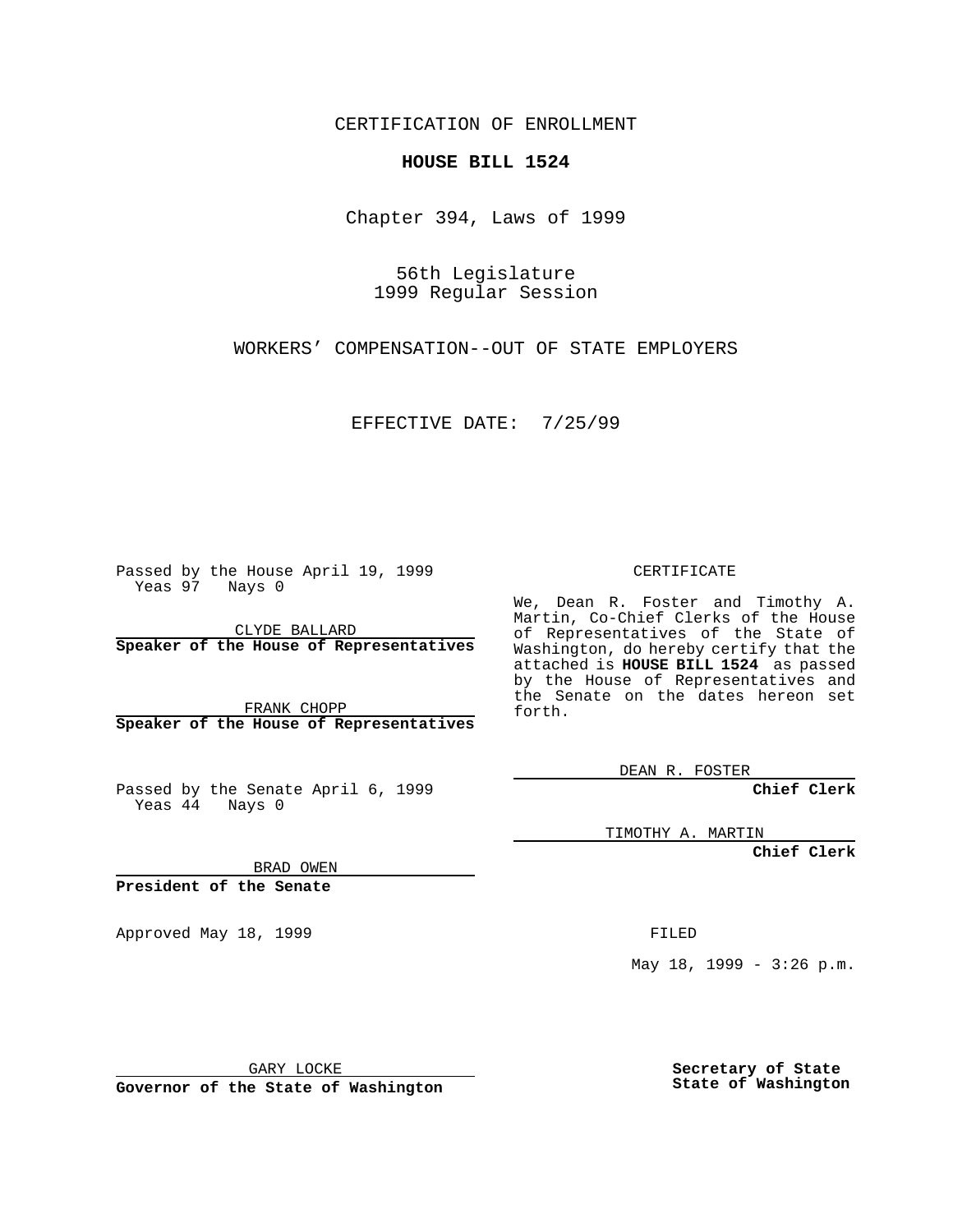## **HOUSE BILL 1524** \_\_\_\_\_\_\_\_\_\_\_\_\_\_\_\_\_\_\_\_\_\_\_\_\_\_\_\_\_\_\_\_\_\_\_\_\_\_\_\_\_\_\_\_\_\_\_

\_\_\_\_\_\_\_\_\_\_\_\_\_\_\_\_\_\_\_\_\_\_\_\_\_\_\_\_\_\_\_\_\_\_\_\_\_\_\_\_\_\_\_\_\_\_\_

## AS AMENDED BY THE SENATE

Passed Legislature - 1999 Regular Session

## **State of Washington 56th Legislature 1999 Regular Session**

**By** Representatives Doumit, Pennington, Conway, Clements, Alexander, Cooper, Hatfield, Mielke, Carlson, Poulsen, Mulliken, Scott and Rockefeller

Read first time 01/27/1999. Referred to Committee on Commerce & Labor.

 AN ACT Relating to the workers' compensation obligation of employers not domiciled in Washington; and amending RCW 51.12.120.

BE IT ENACTED BY THE LEGISLATURE OF THE STATE OF WASHINGTON:

 **Sec. 1.** RCW 51.12.120 and 1998 c 279 s 2 are each amended to read as follows:

 (1) If a worker, while working outside the territorial limits of this state, suffers an injury on account of which he or she, or his or her beneficiaries, would have been entitled to compensation under this title had the injury occurred within this state, the worker, or his or her beneficiaries, shall be entitled to compensation under this title if at the time of the injury:

 (a) His or her employment is principally localized in this state; or

 (b) He or she is working under a contract of hire made in this state for employment not principally localized in any state; or

 (c) He or she is working under a contract of hire made in this state for employment principally localized in another state whose workers' compensation law is not applicable to his or her employer; or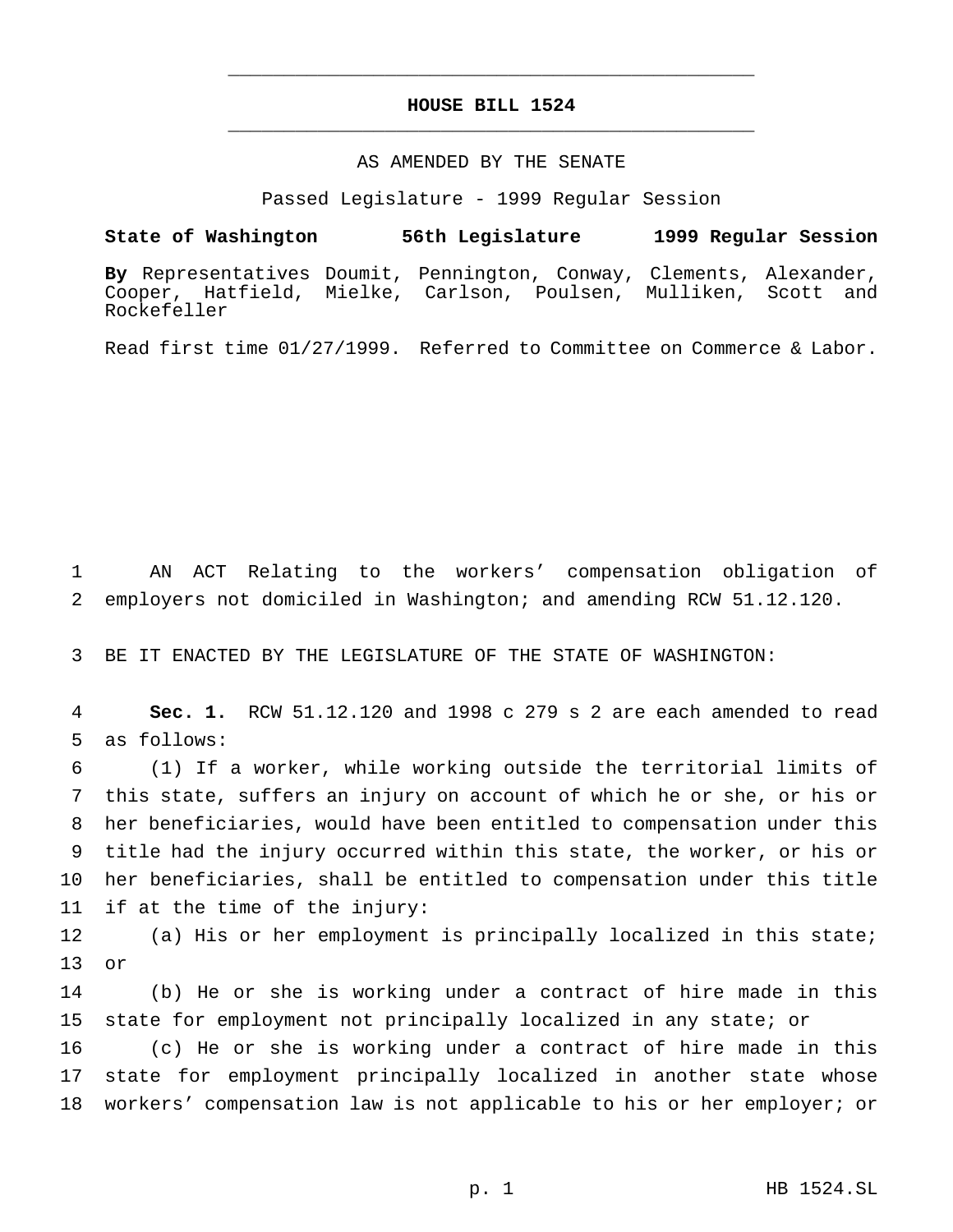(d) He or she is working under a contract of hire made in this state for employment outside the United States and Canada.

 (2) The payment or award of compensation or other recoveries, including settlement proceeds, under the workers' compensation law of another state, territory, province, or foreign nation to a worker or his or her beneficiaries otherwise entitled on account of such injury to compensation under this title shall not be a bar to a claim for compensation under this title if that claim under this title is timely filed. If compensation is paid or awarded under this title, the total amount of compensation or other recoveries, including settlement proceeds, paid or awarded the worker or beneficiary under such other workers' compensation law shall be credited against the compensation due the worker or beneficiary under this title.

 (3)(a) An employer not domiciled in this state who is employing workers in this state in work for which the employer must be registered under chapter 18.27 RCW or licensed under chapter 19.28 RCW, or prequalified under RCW 47.28.070, must secure the payment of compensation under this title by:

 (i) Insuring the employer's workers' compensation obligation under 20 this title with the department;

(ii) Being qualified as a self-insurer under this title; or

 (iii) For employers domiciled in a state or province of Canada subject to an agreement entered into under subsection (7) of this section, as permitted by the agreement, filing with the department a certificate of coverage issued by the agency that administers the workers' compensation law in the employer's state or province of domicile certifying that the employer has secured the payment of compensation under the other state's or province's workers' compensation law.

 (b) The department shall adopt rules to implement this subsection. (4) If a worker or beneficiary is entitled to compensation under this title by reason of an injury sustained in this state while in the employ of an employer who is domiciled in another state or province of Canada and the employer:

 (a) Is not subject to subsection (3) of this section and has neither opened an account with the department nor qualified as a self- insurer under this title, the employer or his or her insurance carrier shall file with the director a certificate issued by the agency that administers the workers' compensation law in the state of the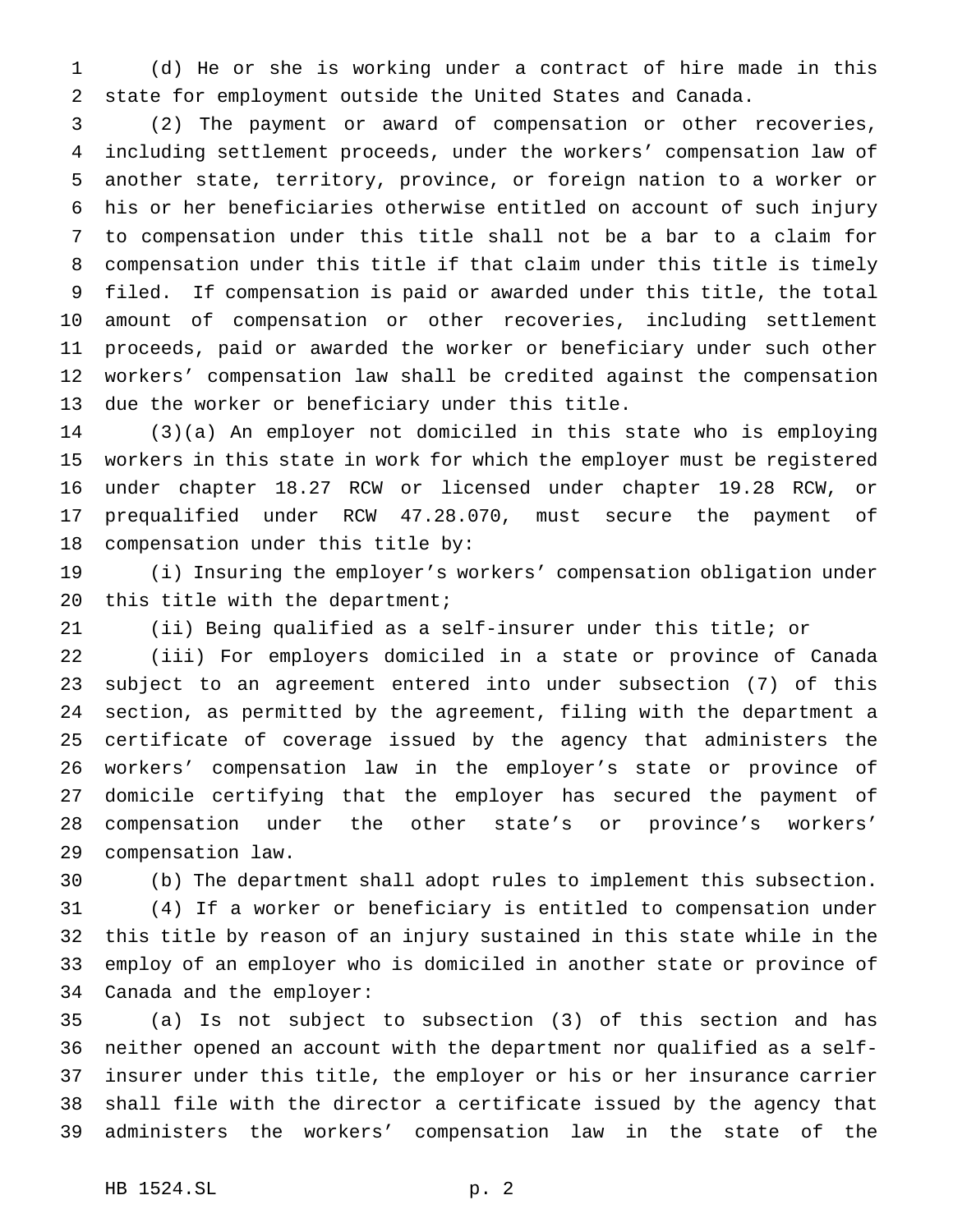employer's domicile, certifying that the employer has secured the payment of compensation under the workers' compensation law of the other state and that with respect to the injury the worker or beneficiary is entitled to the benefits provided under the other state's law.

 (b) Has filed a certificate under subsection (3)(a)(iii) of this section or (a) of this subsection (4):

 (i) The filing of the certificate constitutes appointment by the employer or his or her insurance carrier of the director as its agent for acceptance of the service of process in any proceeding brought by any claimant to enforce rights under this title;

 (ii) The director shall send to such employer or his or her insurance carrier, by registered or certified mail to the address shown on such certificate, a true copy of any notice of claim or other process served on the director by the claimant in any proceeding brought to enforce rights under this title;

 (iii) If the employer is a self-insurer under the workers' compensation law of the other state or province of Canada, the employer shall, upon submission of evidence or security, satisfactory to the director, of his or her ability to meet his or her liability to the claimant under this title, be deemed to be a qualified self-insurer under this title; and

 (iv) If the employer's liability under the workers' compensation law of the other state or province of Canada is insured:

 (A) The employer's carrier, as to such claimant only, shall be deemed to be subject to this title. However, unless the insurer's contract with the employer requires the insurer to pay an amount equivalent to the compensation benefits provided by this title, the insurer's liability for compensation shall not exceed the insurer's liability under the workers' compensation law of the other state or province; and

 (B) If the total amount for which the employer's insurer is liable under (b)(iv)(A) of this subsection is less than the total of the compensation to which the claimant is entitled under this title, the director may require the employer to file security satisfactory to the director to secure the payment of compensation under this title.

 (c) If subject to subsection (3) of this section, has not complied with subsection (3) of this section or, if not subject to subsection (3) of this section, has neither qualified as a self-insurer nor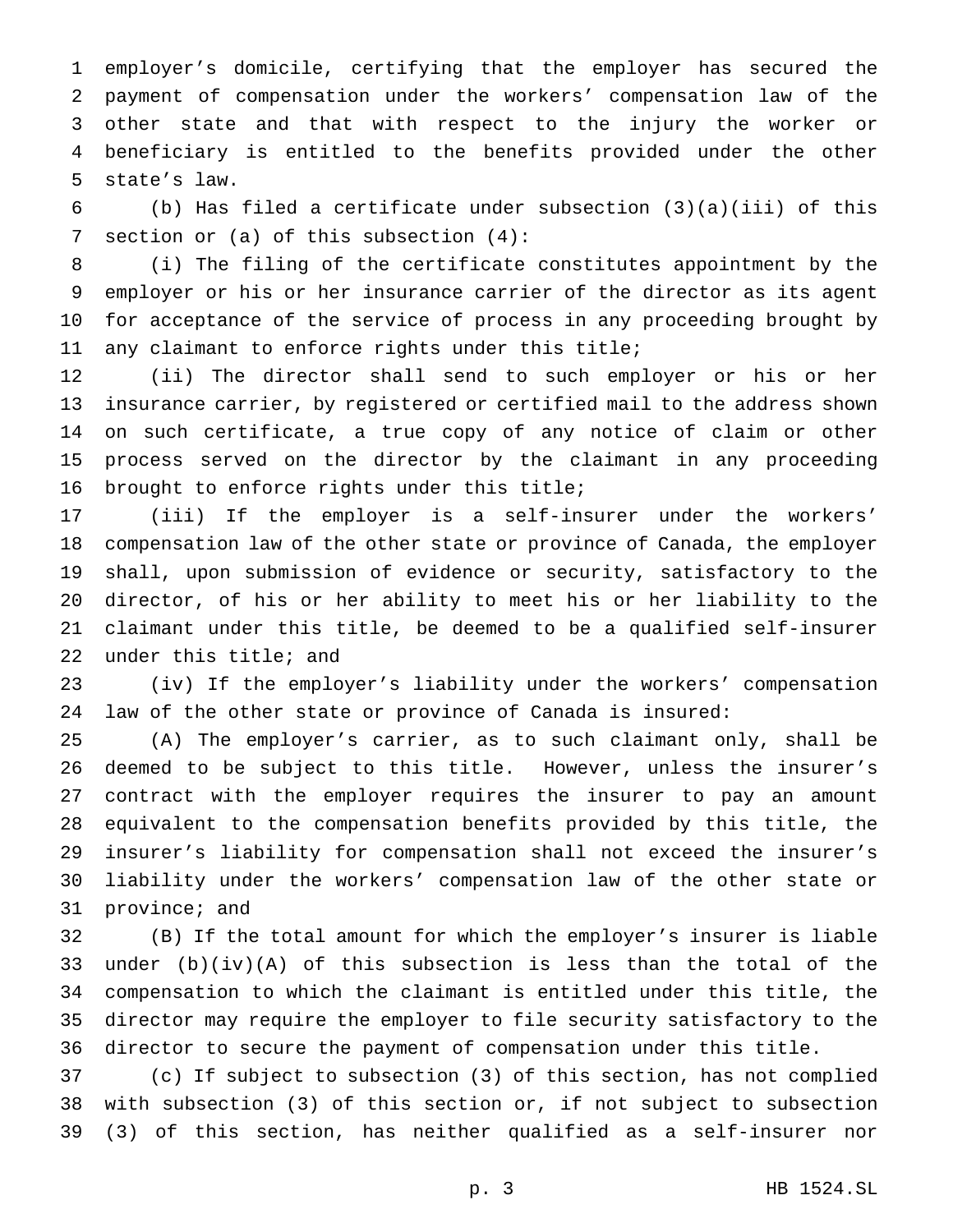secured insurance coverage under the workers' compensation law of another state or province of Canada, the claimant shall be paid compensation by the department and the employer shall have the same rights and obligations, and is subject to the same penalties, as other employers subject to this title.

(5) As used in this section:

 (a) A person's employment is principally localized in this or another state when: (i) His or her employer has a place of business in this or the other state and he or she regularly works at or from the place of business; or (ii) if (a)(i) of this subsection is not applicable, he or she is domiciled in and spends a substantial part of his or her working time in the service of his or her employer in this or the other state;

 (b) "Workers' compensation law" includes "occupational disease law" for the purposes of this section.

 (6) A worker whose duties require him or her to travel regularly in the service of his or her employer in this and one or more other states may agree in writing with his or her employer that his or her employment is principally localized in this or another state, and, unless the other state refuses jurisdiction, the agreement shall govern as to any injury occurring after the effective date of the agreement.

 (7) The director is authorized to enter into agreements with the appropriate agencies of other states and provinces of Canada that administer their workers' compensation law with respect to conflicts of jurisdiction and the assumption of jurisdiction in cases where the contract of employment arises in one state or province and the injury occurs in another. If the other state's or province's law requires Washington employers to secure the payment of compensation under the 29 other state's or province's workers' compensation laws for work ((that in Washington requires the employer to be registered under chapter 18.27 RCW or licensed under chapter 19.28 RCW, or prequalified under 32 RCW 47.28.070)) performed in that state or province, then employers domiciled in that state or province must purchase compensation covering their workers engaged in that work in this state under this state's industrial insurance law. When an agreement under this subsection has been executed and adopted as a rule of the department under chapter 34.05 RCW, it binds all employers and workers subject to this title and the jurisdiction of this title is governed by this rule.